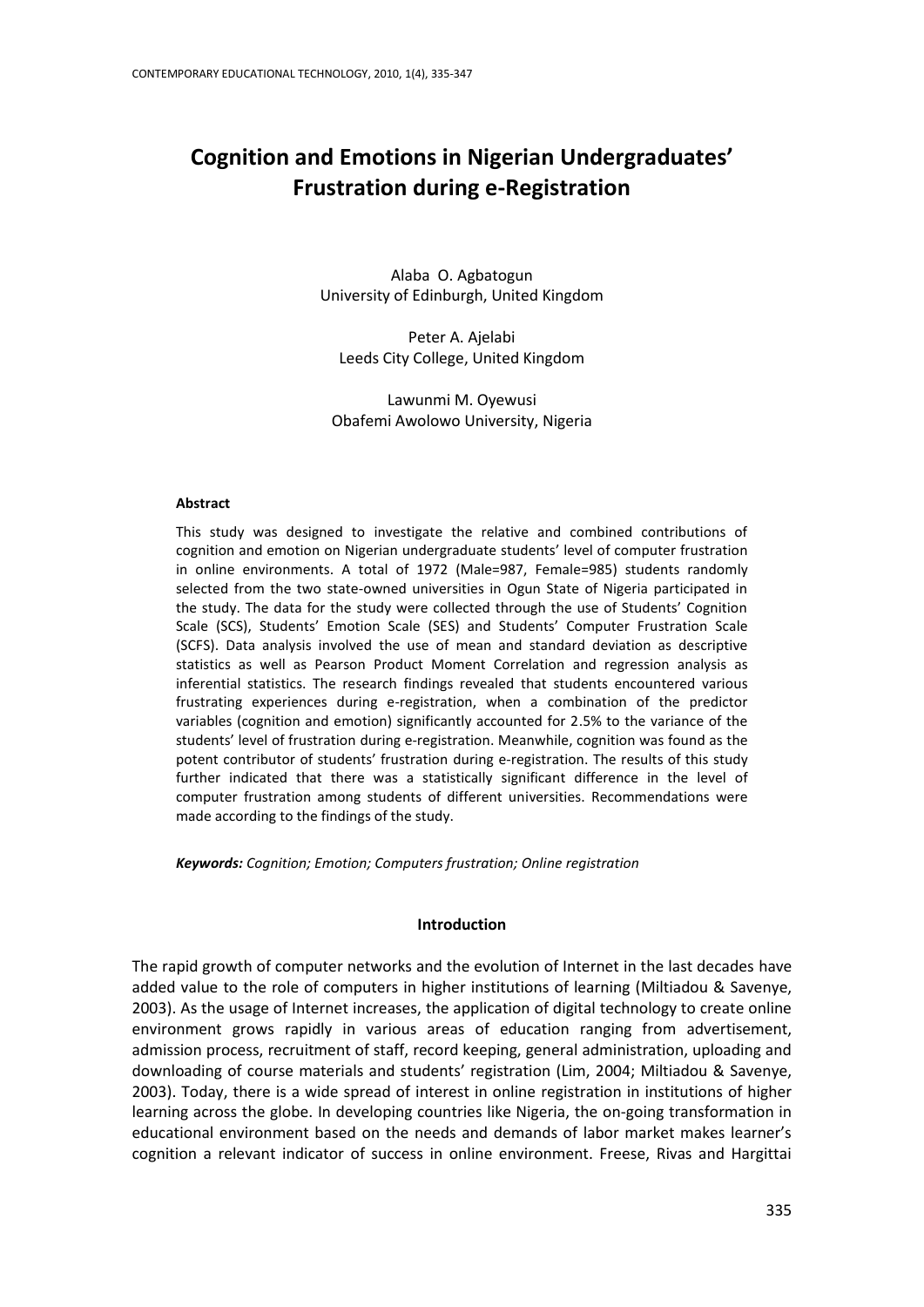(2006) remarked that the use of World Wide Web across the globe is becoming more acceptable in education settings; hence many schools and institutions of higher learning are relying e-technology to support academic and administrative activities.

University system is increasingly becoming complex with great expectations from the students. Despite the potentials of Information and Communication Technologies (ICTs) in education, effective exploration of e-technologies by users (in education system) might be challenging, but undergraduates' perceived usefulness and attitudes to what happens while using etechnology have influence on their responses to frustrating situations (Nummenmma, 2007). e-Registration is becoming everybody's buzz that offers a promise of transactions anytime and anywhere (Mandernach, Donnelli, & Dailey-Hebert, 2006). e-Registration is an interactive online method of processing admission application forms, students' enrolment, selection of courses, payment of school fees, entry of personal data etc. via the Internet (Ojerinde & Kolo, 2009).

Registration of prospective and returning undergraduates in Nigeria had never been easy until recently when e-Registration was introduced in some higher education institutions. Online registration of students in the country began with Joint Admission Matriculation Board (J.A.M.B.) in 2002. The method was adopted by other examination bodies such as West African Examination Council (W.A.E.C.), National Examination Council (N.E.C.O) and various institutions of higher learning (Ojerinde & Kolo, 2009; Onochie, 2010), The popularity of e-Registration is gaining ground in Nigerian institutions in order to reduce students' pressure during registration, prompt un-delayed registration, curtail fraud, reduce congestion of students from offices, avoid incidents of late registration, reduce paper document, reduce students' stress generated by long queue in scorching sun etc.

The introduction and adoption of e-Registration in Nigeria was seen as the right step in the right direction towards globalization. However, Onochie (2010) reported that many admissionseeking candidates and students returning to tertiary institutions complained of the hassles and frustration they experienced in the process of online registration process in many cybercafes. Bessiere, Newhagen, Robinson and Shneiderman (2006) have noted that users of computers experience series frustrating situations such as program crash, inability to open email attachment and non-responsive network in the process of interacting with the Internet facilities. Previous research findings indicate that there was association between class level, grades, gender and students' use of online registration.

Frustration was first introduced by Sigmund Freud as a concept related to goal attainment (Lazar, Bessiere, Ceaparu & Shneiderman, 2004). Any interruption to a successful accomplishment of a target task can be frustrating. Lazar, Feng and Allen (2006) posited that computer frustration occurs when anything obstructs users' goal attainment in the process of interacting with computers. Users' frustration with ICT has been a persistent problem. Computer frustration triggers confusion and personal dissatisfaction. Computer frustration can be likened to unexpected computers misbehavior that annoys the users and inhibit successful accomplishment of goals or tasks (Lazar, Jones and Hackley, 2004). Similarly, students get confused when confronted with unexpected obstacles that inhibit goal achievement; hence they get frustrated in view of persistent failure. On the other hand, students share moments of eureka whenever they surmount computer challenges. In addition, differences in individual's frustration level in online environment may be linked to the prevailing circumstances (Lazar, Jones and Hackley, 2004). Earlier research have shown that frustration contributes to digital divide (Bessiere, Newhagen, Robinson, & Shneiderman, 2006) and that people avoid the use of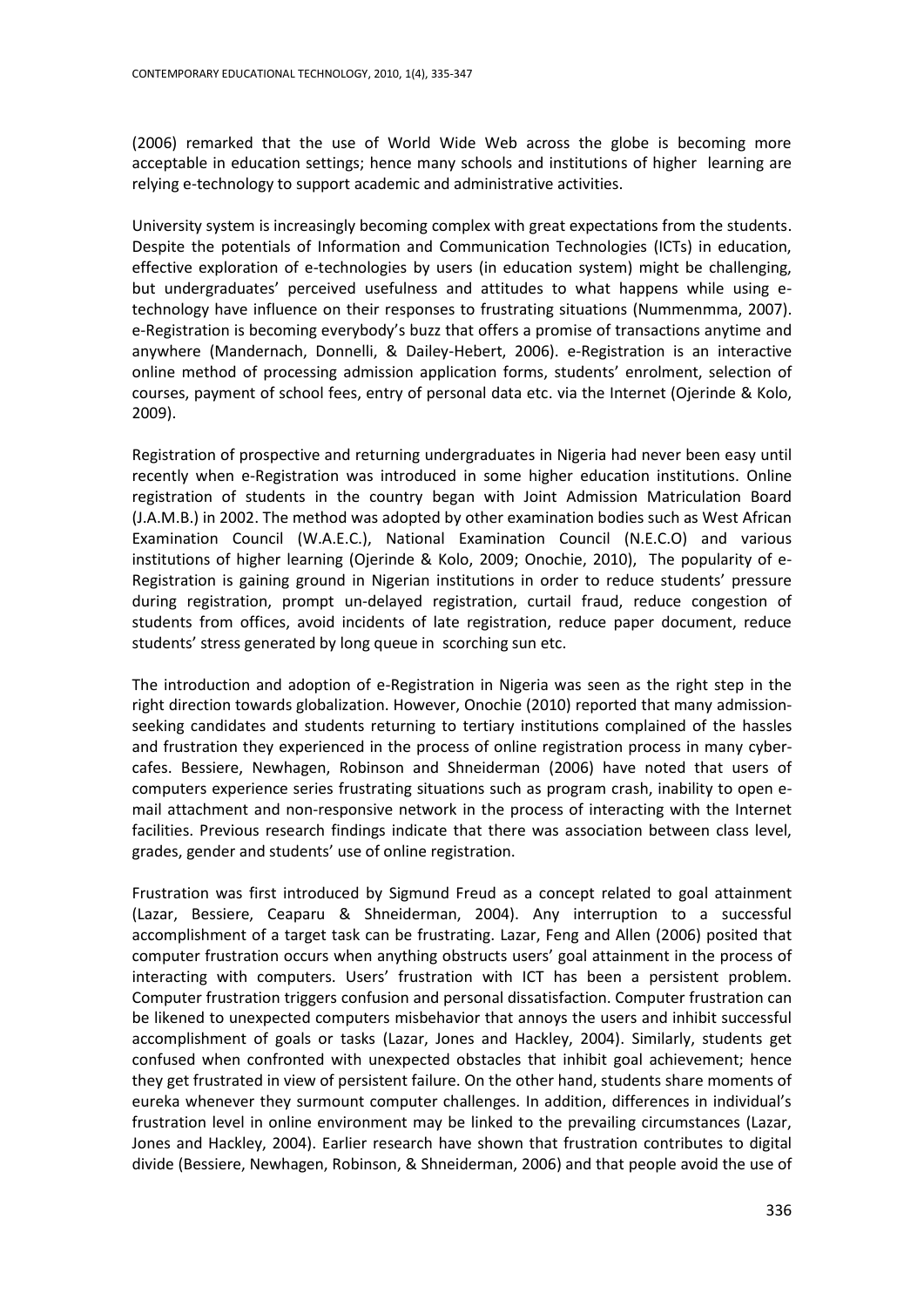Internet because of past frustrating experiences (Pew, 2003). Meanwhile, Bessiere, Newhagen, Robinson and Shneiderman (2006) remarked that frustration is the emotional outcome of negative technology experience.

Individual's decisions to accomplish online tasks are influenced by their emotional state of mind towards the use of computers (Creed & Beale, 2005). Hazlett (2003) and Roseman and Smith (2001) emphasized that emotion is a vital coping strategy in human endeavor and a significant element of human-computers interactions. According to Tu and McIsaac (2002), many users of computers embattled with expression of feelings and emotions of confusion and frustration; hence many of such people opt-out or withdraw while interacting with computertechnologies. D'Mello, et al (2007) remarked that online users' emotions can either be positive or negative. Negative emotions are expressed when expectations are challenged or hindered, while on the other hand, a learner may experience positive emotions when obstacles are removed, or when challenges are uncovered. Such positive emotions include delight, excitement, and display of eureka. Graesser, Chipman, King, Mc Daniel and D'Mello (2007), Hone (2006) and Picard (1997) reported that emotions expressed in form of body language also influence human-computers interactions. Based on the discrete emotions theoretical framework, Ekman (1993) identified basic facial expressions of emotions to include anger, sadness, fear, surprise and disgust. Appraisal theory of emotions connects individual's emotions to the construction and appraisal of continuous interaction with the environment (Baylor, Warren, Park, Shen, & Perez, 2005). Empirical findings have shown that self-efficacy influences individual's emotional state (Lazar, Jones, Bessiere, Ceaparu & Shneiderman, 2004).

From the cognitive framework, how humans think and find meanings to their environment is a reflection of individual's cognition (Hess, 1999). Cognition is whatever gives the cognitive systems to do what they can do. In essence, cognition is the catalyst to performance (Dror & Harnad, 2009). In other words, students do cognize while during online registration. As a matter of fact, all cognizes' performance capacities exist as a result of individual's level of cognition. Meanwhile, Freese, Rivas and Hargittai (2006) posited that the cognitive level may be a basis to individual's desire to adopting and effective use of online service. Zhu (2006) emphasized the fact that cognitive engagement is one of the critical factors during interaction in online environment. Earlier research indicated that cognitive process is influenced by one's emotion (Loiacono & Djamasbi, 2010). Tun and Lachman (2010) also found that frequent computer use is associated with cognitive performance. In the same vein, Gottfredson (2002) discovered that cognition has relationship with expectations and reality about individual's ability to use Internet effectively.

There is a link between the way we cognize the world and things around the environment and people's emotional responses towards the environment and the world (Dagleish & Power, 1999). Ratner (2000), cited in Glazer (2008), observed that emotions and cognition are inseparable twins. Glazer (2008) further emphasized that the recognition of a solid association between emotion and cognition enhances individual's effectiveness in learning environment. It therefore follows that the centrality of emotion and cognition in activating attention, response to environment and performance cannot be under-estimated. Cognition and emotion relations within the spectrum of ICT illustrates that computer users who have high level of cognitive computer skills are likely to be less anxious, depressed in moods while using online service (Dagleish & Power, 1999). Moreover, O'Regan (2003) remarked that emotion forms the basis for functioning in the cognitive domain. Meanwhile, some users of World Wide Web often display elements of anxiety (Hemby, 1998). Such apprehension according to Rozell and Gardner (2000) emanates from stress, lack of basic knowledge of computers skills and Internet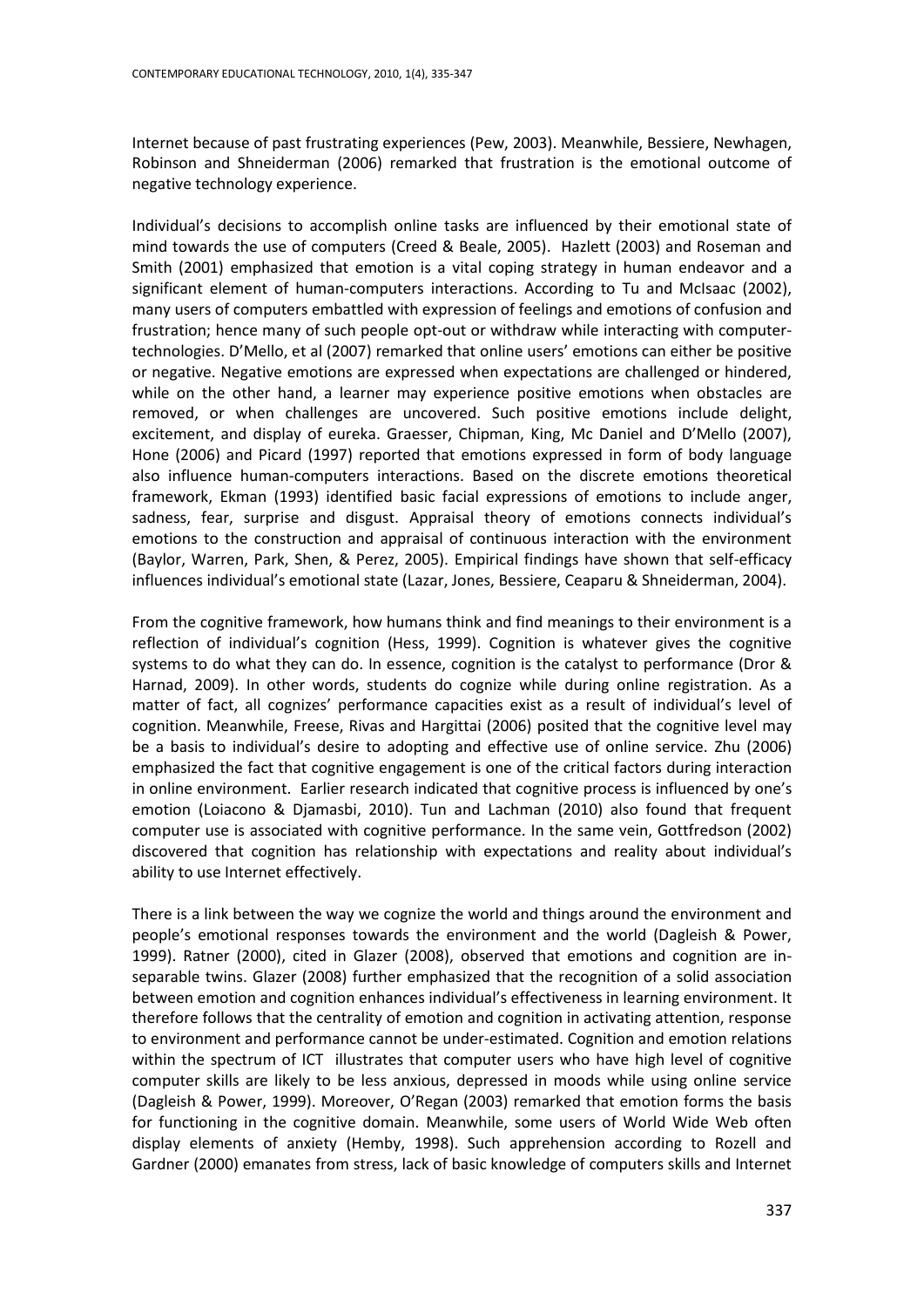search engines, unclear instruction on the use of Internet for specific tasks, uncertainty about the system's performance and many others. Apprehensive situations sometimes expose computer users to shame, embarrassment, incompetence, confusion and discouragement. D'Mello et. al (2007) highlighted cognitive activities which include deliberation, goal appraisal, causal reasoning and planning process as being functional throughout the experience of emotion.

Researchers seem to have not given adequate fundamental attention to the emotion people encounter from the use of computers (Creed & Beale, 2005), while majority of studies on emotion in computers are targeted at adult users (Yildirim, Lee, Potamianos & Narayanan, 2005). Attitude, perceptions and disposition to online environment have been well researched with various groups of students; nevertheless there still appears that research work on the undergraduates' frustration during e-registration as influenced by cognition and emotion is yet to receive proper attention. There is therefore the need to examine whether undergraduates' cognitive ability and emotions are contributors to frustration or success during e-registration. Furthermore, despite the increasing acceptance and use of computers and Internet in education sector of developing countries such as Nigeria, many students still encounter series of difficulties with e-Registration process. It is thus apparent that the flexibility and convenience of e-Registration may not sustain students in online environment. Meanwhile, with the increasing popularity of e-Registration across the globe, research is needed to determine how emotion and cognition contribute to learners' frustration during registration in online environment. This study was therefore set to examine the combined and relative contributions of emotion and cognition to undergraduate students' computer frustration during e-Registration, as well as the degree of students' frustration during online registration in different institutions.

## **Research Questions**

To achieve the objective of this study, three research questions were formulated:

- 1. What are the various frustrating experiences encountered by undergraduates during e-Registration exercise?
- 2. What is the relative and combined contribution of cognition and emotion to the prediction of students' computer frustration during e-Registration?
- 3. To what extent does students' computer frustration during e-registration differ based on institution?

## **Methodology**

## **Participants**

All undergraduates of the state-owned universities in Ogun State, Nigeria, i.e. Olabisi Onabanjo University, Ago-Iwoye (OOU) and Tai-Solarin University of Education, Ijagun, Ijebu-ode (TASUED) constituted the population of this study. A total of 1972 (987 Males, 985 Females) undergraduates from the faculties/colleges of Education, Sciences, Social and Management Sciences and Arts were selected as the sample of the study from the two universities through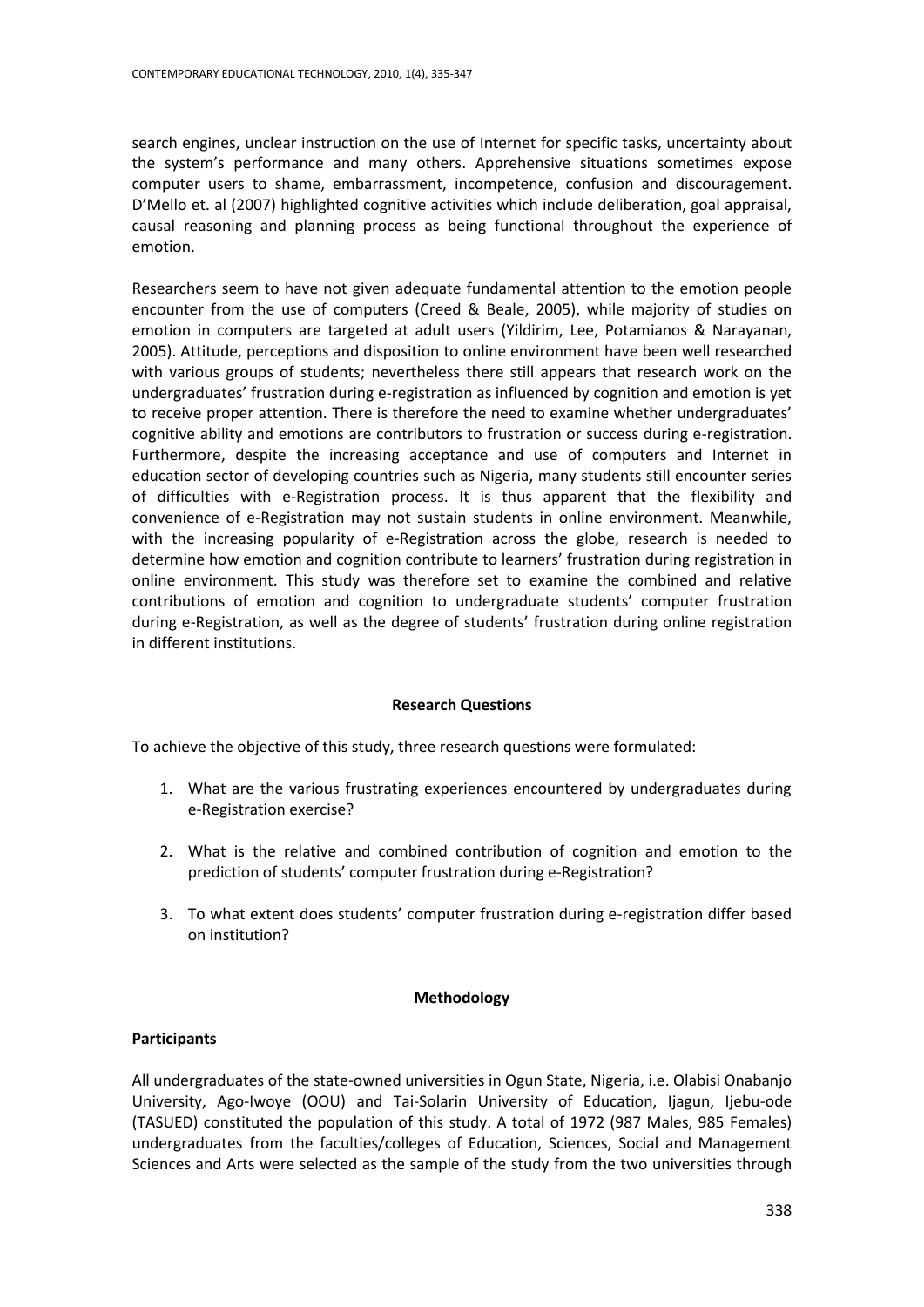simple random sampling technique. 998 students (546 Males, 452 Females) were selected from TASUED, while 974 students (441 Males, 533 Females) were selected from OOU. The mean age and the standard deviation of the respondents were 23 and 7.9 respectively.

#### **Instruments**

Data gathering instruments used for the study were Students' Cognition Scale (SCS), Students' Emotion Scale (SES) and Computer Frustration Scale (CFS). Each of these instruments was described below.

## **Students' Cognition Scale (SCS)**

Students' cognition was measured by a self-reported cognition scale developed by the researchers. The instrument was divided into sections A and B. Section A elicited respondents' bio-data, while section B contained 18 statements that required respondents' indication of agreement or disagreement to each of the items. Examples of the items included "I prefer simple problems to complex ones", "I engage in critical thinking as much as possible", I find it more comfortable thinking the way I know best" etc. The instrument was rated using a 4-point Likert scale (from strongly agree = 4, to strongly disagree = 1). The instrument was given to two educational psychologists and an educational technologist in order to ascertain its validity. Comments of the experts were dully considered before producing the final draft of the instrument. The Cronbach alpha reliability coefficient of the instrument was .81.

## **Students' Emotion Scale (SES)**

In order to measure the students' emotion, SES was developed by the researchers to elicit the participants' responses about their affects based on three sub-scales of emotions (perception, expression and management). The instrument was divided into two sections. Section A elicited the demographic information of the participants, while section B contained 13 items of three components of emotions (items 1, 2, 5, 7, 9 and 11 for perception, items 3, 6, 12 and 13 for expression and items 4, 8 and 10 for management). The items of the instrument were rated using a 4-point Likert scale of Strongly Agree = 4, Agree = 3, Strongly Disagree = 2 and Disagree = 1. The instrument was given to two educational technologists and a psychometrician for validity assessment. Suggestions of these experts were given due consideration before the production of the final draft of the instrument. The Cronbach alpha reliability coefficient of this instrument was .79.

## **Computer Frustration Scale (CFS)**

The CFS was developed by the researchers to measure the students' level of frustration while using computers during online registration. The instrument contained 22 items that elicited respondents' computer frustrating experiences and the degree of frustration, disposition during frustration and actions taken to manage the frustrating situations. Participants were required to place a tick in front of each of the items to indicate the relevance of the item(s) to their frustrating experiences encountered while using online service. The degree of frustrating experience was measured on a scale of 1 (not very frustrating) to 9 (very frustrating). The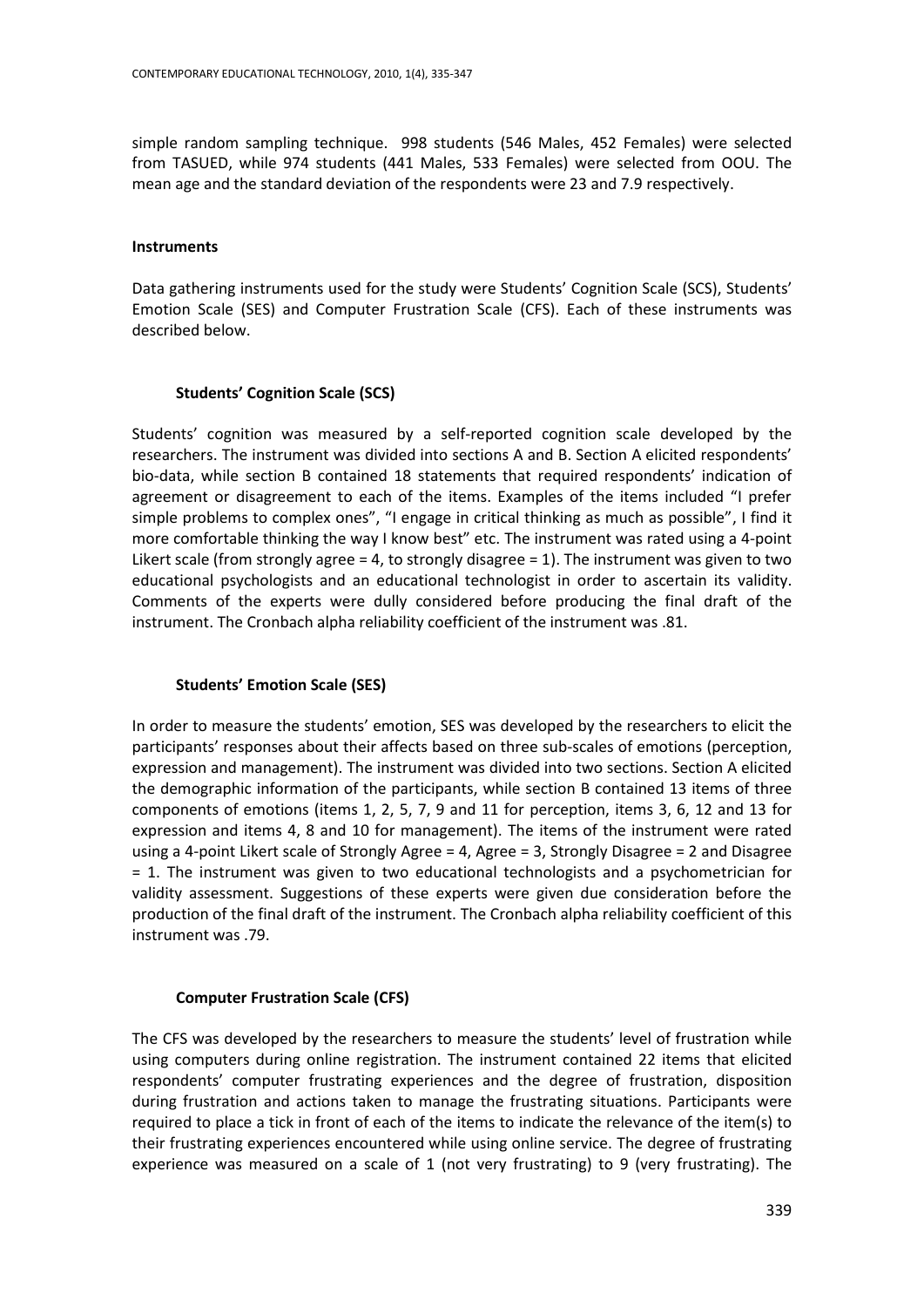initial version of the instrument was given to experts for review. Experts' comments and suggestions were considered before the final draft of the instrument was produced. The Cronbach alpha reliability coefficient of the instrument was .77.

## **Procedure for Data Collection**

Data for the study were collected within a period of four weeks during the 2009/2010 registration exercise at the two universities involved in this study. The instruments were distributed to volunteered-students randomly at the e-Learning centre of Tai-Solarin University of Education, Multi-media library of Olabisi Onabanjo University and the various cyber-cafes within the universities' campuses where many of the students were engaged in online registration exercise. Voluntary participation of the students was individually sought; hence the willing-to-participate students were involved in the study. Five research assistants who have been adequately trained on how to ensure participants' effective responses to the items were involved in the administration of the instruments.

#### **Results**

Descriptive analysis of the Mean and Standard Deviation of students' computer frustration, cognition and emotion revealed (Mean =  $19.288$ ; SD =  $6.584$ ); (Mean =  $46.791$ , SD =  $4.779$ ); and (Mean = 36.357, SD = 5.104) respectively. The results of the correlations matrix for the relationship between the predictor variables and the outcome variables showed that students' computer frustration negatively and significantly correlated with cognition (-.157), but positively and significantly correlated with emotion (.139).

## **Research Question 1**

The first question of the study was: What are the various frustrating experiences encountered by undergraduates during e-Registration exercise? Results are presented in Table 1.

Table 1. Undergraduates frustrating experiences during e-registration

| <b>SN</b> | <b>Item</b>                                         | Frequency | Percentage |
|-----------|-----------------------------------------------------|-----------|------------|
| 1         | Malfunctioning of computer parts                    | 1678      | 85.1       |
| 2         | Too long time computers took to respond to commands | 1554      | 78.8       |
| 3         | Delay in downloading and uploading files            | 1465      | 74.3       |
| 4         | Booting problems                                    | 1278      | 64.8       |
| 5         | Files/data infected by virus                        | 845       | 42.8       |
| 6         | Loss of data                                        | 688       | 34.9       |
| 7         | Poor computer networking,                           | 678       | 34.4       |
| 8         | Computer crash                                      | 567       | 28.8       |
| 9         | Printer problem                                     | 456       | 23.1       |
| 10        | Erratic power supply                                | 1465      | 74.3       |
| 11        | System complexity                                   | 431       | 21.9       |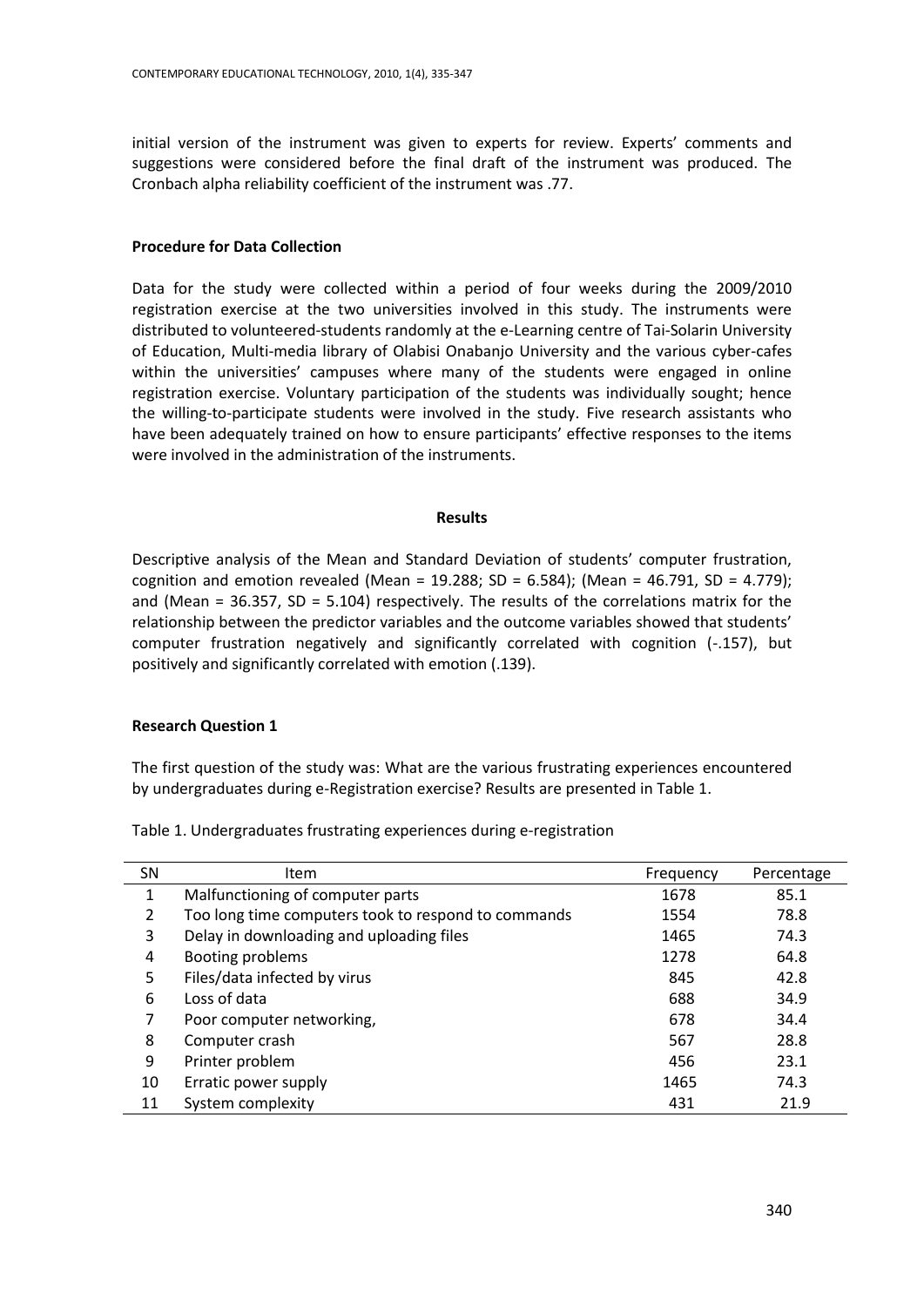From the results above, it is apparent that most students engaged in e-registration are often frustrated by malfunctioning of computer parts which is orchestrated by low/bad quality of computer technology accessories available in computer laboratories, multimedia rooms and cyber cafes. Consequently, students were hindered from having smooth and hitch-free online registration because many of the computers took too long time to respond to commands, delayed computer booting as well as downloading and uploading problems. However, printing problem and system complexity were reported as the least experienced-frustrating situations to students during e-registration.

# **Research Question 2**

The second question of the study was: What is the combined and relative contribution of cognition and emotion to the prediction of students' computer frustration during e-Registration? Results related to this question are shown in Table 2.

Table 2. Model summary, coefficient and t-value of multiple regression analysis of the predictor variables (cognition and emotion) and the criterion measure (computer frustration)

|                                  | <b>Un-standardized Coefficients</b> |            | Standardized<br>Coefficients | t        | р    |  |  |
|----------------------------------|-------------------------------------|------------|------------------------------|----------|------|--|--|
| Model                            | B                                   | Std. Error | β                            |          |      |  |  |
| (constant)                       | 28.924                              | 3.359      |                              | 8.612    | .001 |  |  |
| Cognition                        | $-.218$                             | .062       | $-158$                       | $-3.515$ | .003 |  |  |
| Emotion                          | .016                                | .058       | .012                         | .271     | .787 |  |  |
| Model Summary                    |                                     |            |                              |          |      |  |  |
| Multiple R (Adjusted) =<br>.157  |                                     |            |                              |          |      |  |  |
| Multiple $R^2$ (Adjusted) = .025 |                                     |            |                              |          |      |  |  |
| Stand Error Estimate = $6.516$   |                                     |            |                              |          |      |  |  |

a.Dependent Variable: Students' computer frustration.

The independent variables (cognition and emotion) combined to contribute a coefficient of multiple regression of 0.157 and a multiple correlation square of 0.025. By implication, 2.5% of the total variance of the undergraduates' computer frustration was accounted for by the combination of the two variables. In addition, the table also reveals that the analysis of variance of the multiple regression data produced an F-ratio value significant at 0.05 level [F(2,1972)=6.202; p<0.05].

Results also show that cognition  $[\beta=-.158, t=-3.515, p<.05]$  was the main predictor of undergraduates' level of computer frustration. Furthermore, the results indicated that emotion  $\beta$ =012, t=.271, p=.787] did not make any significant contribution to the prediction of the dependent variable. This step of the analysis was done to show evidence of relative relevance of the independent variables in accounting for the variations in undergraduates' level of computer frustration during e-Registration. By implication, it is evident that students' computer frustration is dependent of their cognition level. It therefore follows that the higher the cognitive level, the lesser the computer frustration levels of the students are likely to be.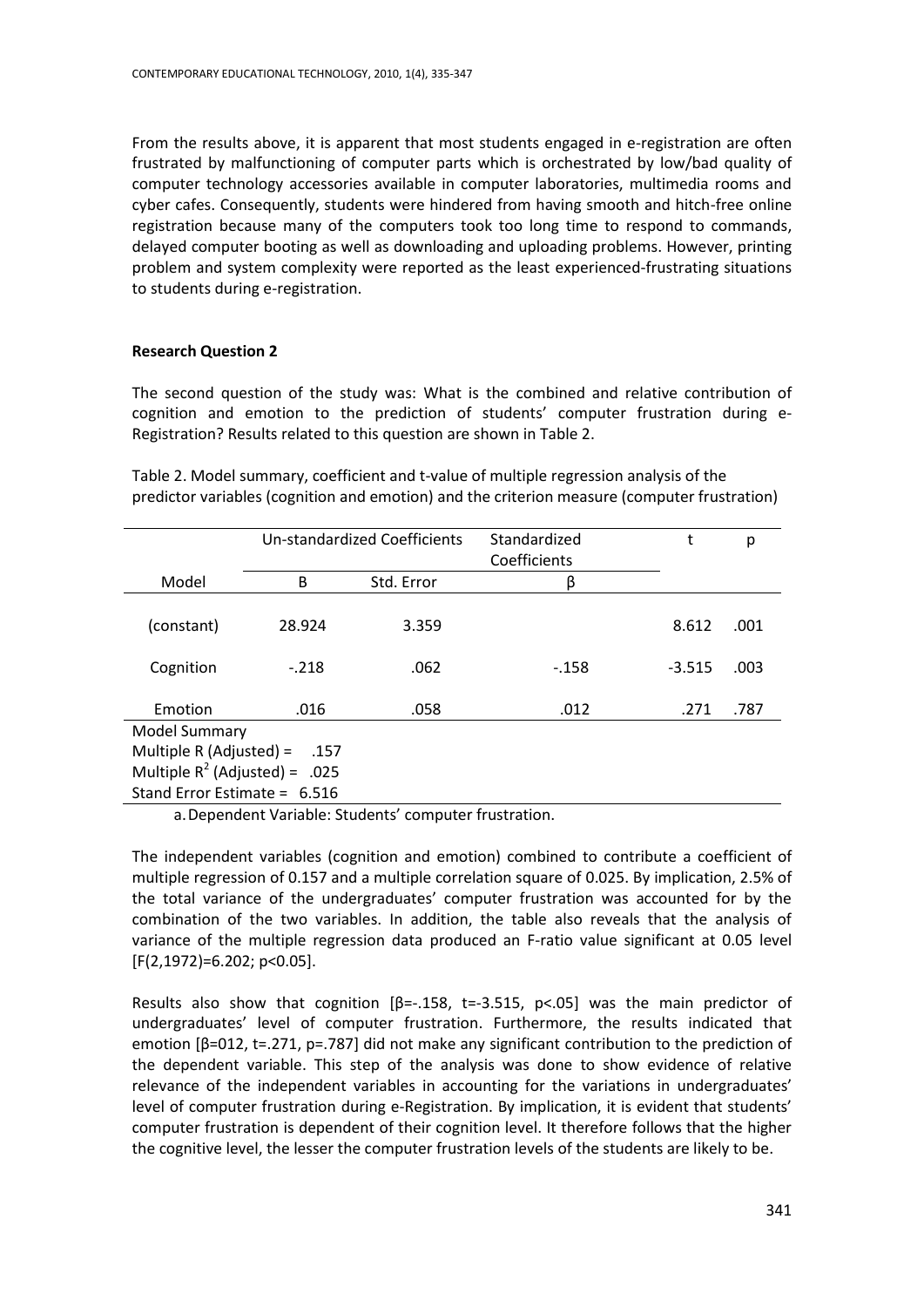## **Research Question 3**

The last question do the study was: To what extent does students' frustration level during eregistration differ based on institution? Results are depicted in Table 3.

Table 3. Comparison of students' frustration level during e-registration based on institution

| l Institution | N. |            | Mean Standard deviation df |      | t-cal | Sig Remarks              |
|---------------|----|------------|----------------------------|------|-------|--------------------------|
| TASUED        |    | 998 17.122 | 6.302                      | 1970 | -6.78 | .001 Significant (p<.05) |
| <b>OOU</b>    |    | 974 21.414 | 6.245                      |      |       |                          |

The results in Table 3 show that there exists a significant difference in the students' computer frustration level during e-registration in Olabisi Onabanjo University and Tai-Solarin University of Education ( $t=-6.78$ ,  $p<-0.5$ ). The results in the Table 3 also suggest that students of Olabisi Onabanjo University experienced more computer frustration during online registration.

## **Discussion and Conclusion**

That students encountered a series of experiences culminating into frustration during eregistration as an outcome of this study lends credence to the research outcome of Lazar, Jones, Hackley and Shneiderman (2006) which indicated that students and workplace computer users reported series of frustrating experiences. Similarly corroborating the outcome of this study, O'Regan (2003) and Preece, Rogers and Sharp (2002) found that computer users were often frustrated at events of computer crash, unclear error message, pop-up advertisement, and confusing interface as they surf the Internet. Advancements in computer technology evolve regularly; hence, Tatum and Morote (2006) also found that teachers' acquisition of appropriate knowledge and skills are more or less impetus to effective utilization of instructional technology.

It is quite interesting to note from the findings of this study that computer complexity was the least frustrating experience among undergraduates. This probably shows that undergraduates in developing countries such as Nigeria are striving to meeting up with the challenge of literacy in technology and technology usage. On the other hand, it might be that students who had low level of computer self-efficacy and self-concept might have engaged the services of friends and colleagues in order to avoid embarrassment. Meanwhile, the issue of malfunctioning computer parts may linger for years and thereby subject students to perpetual frustration in online environment if efforts are not geared towards discouraging government agencies, cyber-cafes' owners, educational stakeholders and university administrators/management from relying on, procuring and installing fairly-used computer software and hardware. We are prompted to infer that the degree of students' frustrating experiences during e-registration was aggravated by their lack of necessary skills, appropriate techniques involved in exploring various computer and Internet applications.

The results revealed that the two predictor variables combined to predict students' computer frustration during e-registration. The observed F-ratio of 6.202 significant at .05 level is a reliable evidence that the combination of the independent variables (cognition and emotion)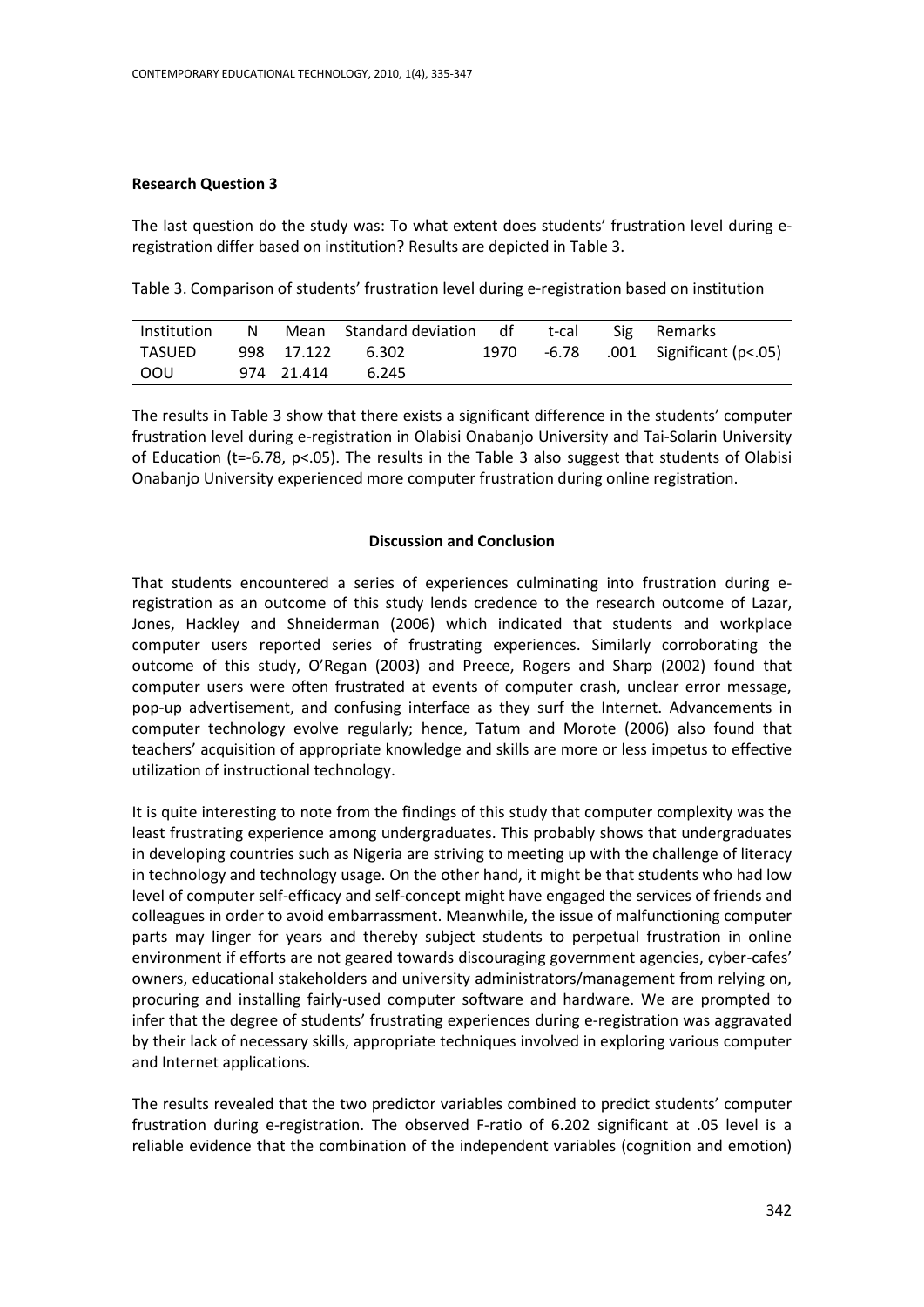in the prediction of students' computer frustration during e-registration was not by chance. It is evidently clear that the coefficient of multiple regression of .157 and a multiple R square of .025 indicate the magnitude of the relationship that exists between the independent variables and the criterion variables. Inferring from the results available in Table 2, the linear relationship of the two predictor variables accounted for 2.5% of the total variance in the students' computer frustration during e-registration. It is pertinent to note that the strength of the joint predictive power of the independent variables on the dependent variable of this study is weak at 2.5% but significant. It therefore implies that there are other strong predictors of students' frustration during e-registration which needs further investigation.

There seems to be a dearth of research on the combination of the two independent variables of this study (cognition and emotion) to predict students' frustration during e-registration. However, Hess (1999) reported that lack of in-depth knowledge about the use of search engines caused students' frustration in online environment, while Lazar, Feng and Allen (2006), Baylor and Rosenberg-Kima (2006) found that association exists between computer users' level of frustration and their emotion. Similarly, Rozell and Dusick (1998) cited in Rozell and Gardner (2000) indicated that emotion was an indicator of the degree of efforts computer users exerted on specific tasks. That cognition and emotion jointly contributed to students' frustration during e-learning is not a surprise since cognition and emotion have been identified as Siamese twins. It therefore follows that a good knowledge about computer applications, software and hardware as well as positive affective state of students are most likely to be effective mitigating factors and/or antidotes to frustration during e-registration. In addition, it likely that if students are less anxious and exercise more patience, their mood may be better regulated to enhance smooth sail when interacting with Internet facilities.

That cognition was the only significant contributor to students' frustration during eregistration, while emotion did not make any significant contribution was at variance with earlier research findings which indicated that learning process is not independent of learners' emotion (Vince, 2001 cited in Glazer, 2008); computer mediated communication is socioemotional (Glazer, 2008) and that emotion was the potent differentiator in computer users' experiences (Cristescu, 2008). Meanwhile, one would have thought that students' feelings should have great impact on what they think, what they choose to do, how they choose to do it and the decisions taken when there are challenges limiting their success in what they choose to do. However, that emotion did not contribute significantly to students' frustration during elearning in this study seems quite surprising despite the degree of varying frustrating experiences encountered by students during e-learning. It therefore follows that whether students' emotion is positive or negative, the degree of frustration during e-registration counts on their level of cognition.

Another finding of this study indicated that there was a statistically significant difference in computer frustration during e-registration between students of TASUED and those of OOU. The outcome of this study was said to be in favor of students of TASUED. Computer access and frequent computer use have been researched as good indicators of computer proficiency. This reason might account for the undue privilege TASUED students had over those of OOU because the former have easy access to multiple number of computers within in the institution's e-learning center and reasonable number of cyber-cafes within the immediate environment of the institution. The e-learning center and the available cyber-cafes provide regular access-to-Internet facilities services to students at affordable costs. The experience of TASUED students was not at variance with those of their counterparts in OOU who were not chanced to explore privileges that would have enable them to access officially-provided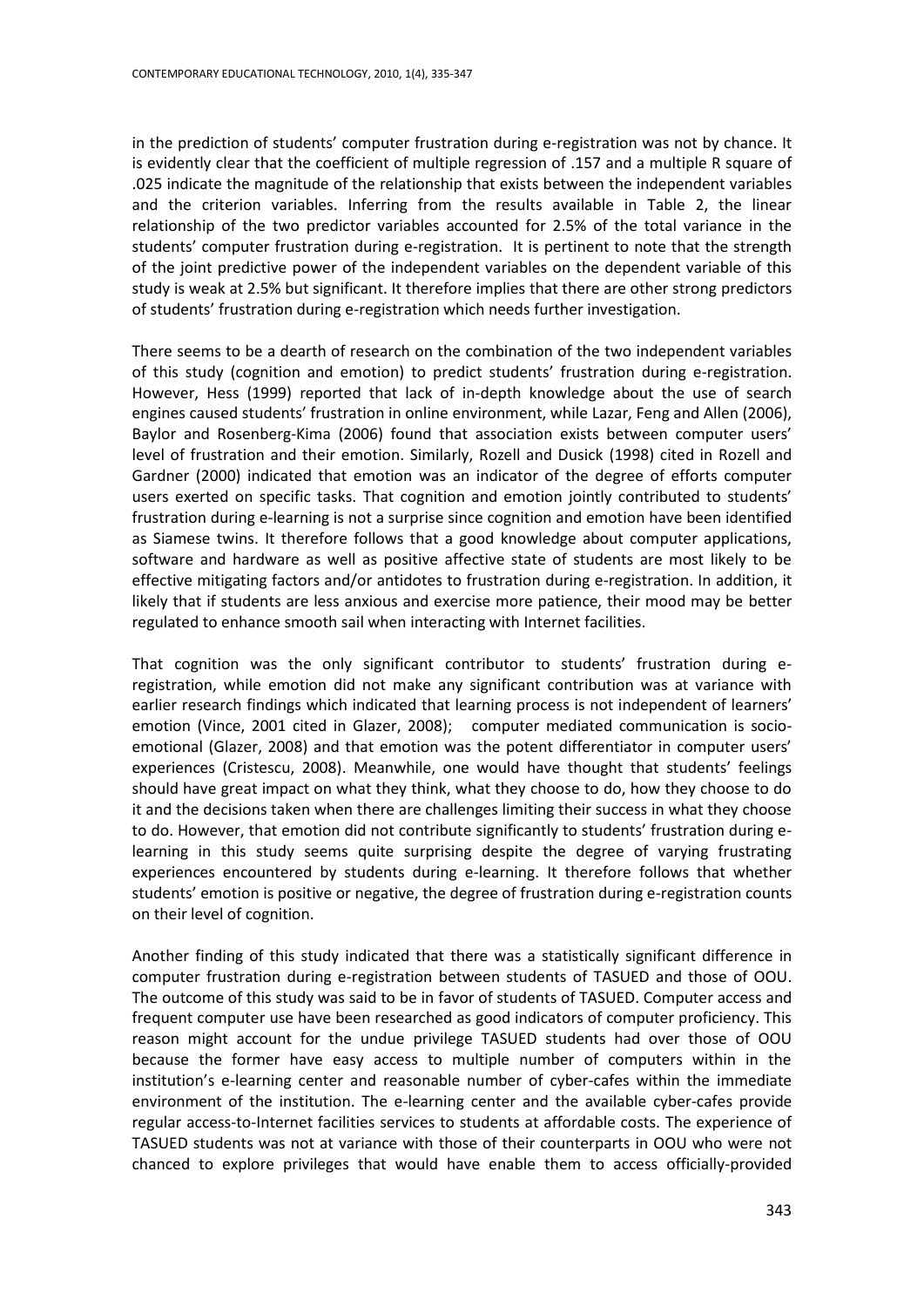professional technical assistance and web sites through high Internet browsing speed available at the e-learning center. However, there seems to be little or no earlier research findings as regards the differences that exist in frustration level during e-learning among students of different institutions of learning.

The results reported in this study underscored the need for researchers and educational technologists to use a combination of the two independent variables of this study (cognition and emotion) or more as predictors of learners' frustration in online environment-related issues in education. In order to reduce frustration experiences encountered by students in developing countries while interacting with Internet, authorities of various higher education institutions may need to see the need to make competence-test in computer skills as a major pre-requisite to admitting students into universities and other higher education institutions. Furthermore, schools and institutions of higher learning should not only be equipped with appropriate number of computers and Internet facilities that could serve the students' population, but should also provide commensurate human-power services that will make available the necessary technical supports and assistance to the students. This will not only reduce the negative affective state of students when they encounter problems while interacting with Internet, but also give them increased access to computers which may improve their knowledge and skills in using computer-technologies.

# **Recommendations for Further Research**

This study is limited to the two state-owned universities in Ogun State, Nigeria, while only the prediction of emotion and emotion on frustration in online environment were investigated in the study; thus it has not covered all possible information on the prediction of university students' frustration during e-registration. Thus, the researchers urge academics to conduct further research on this subject focusing on other variables, private higher institutions of learning, and wider geographical coverage within and outside Nigeria. There is also the need to research into and other regions aside Ogun state and South-Western part of Nigeria. More importantly, there is the need to research into how computer users' location at the time of frustration affects their mood, emotion and cognitive performance in schools.

## **References**

- Baylor, A. L. & Rosenberg-Kima, (2006, June). *Interface agents to alleviate online frustration*. Paper presented at the 7th International Conference on Learning Sciences. Bloomington, Indiana.
- Baylor, A. L., Warren, D., Park, S., Shen, E., & Perez, R. (2005, July). The impact of frustrationmitigating messages delivered by an interface agent. *Paper presented at the 12th International Conference on Artificial Intelligence in Education*. Amsterdam, The Netherlands.
- Bessiere, K., Newhagen, J.E., Robinson, J.P. & Shneiderman, B. (2006). A model for computer frustration: The role of instructional and dispositional tutors on incident, session and post-session frustration and mood. *Computers in Human Behavior*, *22*, 941–961
- Creed, C. & B'eale, R. (2005). *Using emotion simulation to influence user attitudes and behavior.* Retrieved March 23, 2009 from [http://citeseerx.ist.psu.edu/viewdoc/](http://citeseerx.ist.psu.edu/viewdoc/%20download?doi=10.1.1.132.1622&rep=rep1&type=pdf)  [download?doi=10.1.1.132.1622&rep=rep1&type=pdf.](http://citeseerx.ist.psu.edu/viewdoc/%20download?doi=10.1.1.132.1622&rep=rep1&type=pdf)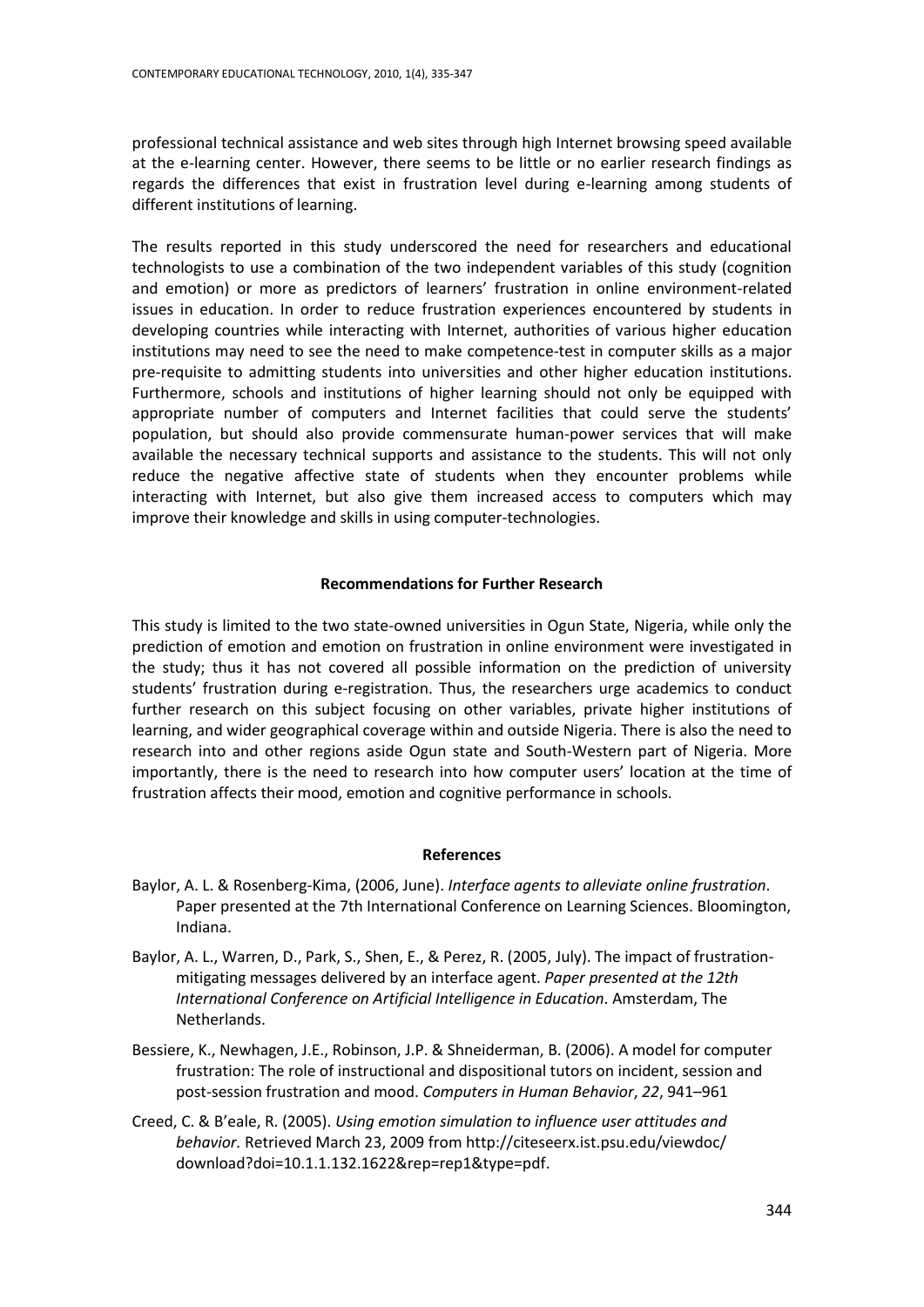- Cristescu, I. (2008). Emotion in human-computer interaction: The role of non-verbal behavior in interactive systems. *Revista Informatica Economică nr*, *2*(46), 110-116. Retrieved February 20, 2010 from [http://revistaie.ase.ro/content/46/S%20-%20Irina%20Cristescu.](http://revistaie.ase.ro/content/46/S%20-%20Irina%20Cristescu.%20pdf)  [pdf](http://revistaie.ase.ro/content/46/S%20-%20Irina%20Cristescu.%20pdf)
- Dalgleish, T. & Power, M.J. (1999). Cognition and emotion: Future directions. In T. Dalgleish & M. Power (Eds.), *Handbook of Cognition and Emotion.* Chichester, England: Wiley.
- D'Mello, S., Jackson, T., Craig, S, Morgan, B., Chip-man, P., White, H., Person, N., Kort, B., Kaliouby, R., Picard, R., & Graesser, A. (2007). *AutoTutor detects and responds to learners affective and cognitive states*. Retrieved October 17, 2010 from http://www. emotion.autotutor.org/files/dmello-affectwkshp-its08.pdf
- Dror, I. & Harnad, S. (2009). Offloading cognition onto cognitive technology. In I. Dror & S. Harnad (Eds.), *Cognition distributed: How cognitive technology extends our minds.*  Amsterdam, the Netherland: John Benjamins.
- Ekman, P. (1993). Facial expression and emotion. *American Psychologist*, *48*(4), 638–652. Retrieved March 23, 2009 from<http://www.ncbi.nlm.nih.gov/pubmed/8512154>
- Freese, J., Rivas, S., & Hargittai, E. (2006). Cognitive ability and Internet use among older adults. *[Poetics,](http://www.sciencedirect.com/science/journal/0304422X) 34*(4/5), 236-249.
- Glazer, C. (2008). Emotions and students role in an online course. *E-Learning and Digital Media*, *5*(1), 51-63. Retrieved February 20, 2010 fro[m http://www.wwwords.co.uk/](http://www.wwwords.co.uk/%20rss/abstract.asp?j=elea&aid=3271)  [rss/abstract.asp?j=elea&aid=3271](http://www.wwwords.co.uk/%20rss/abstract.asp?j=elea&aid=3271)
- Gottfredson, L. S. (2002). g: Highly general and highly practical. In R.J. Sternberg & E.L. Grigorenko (Eds.), *The general factor of intelligence: How general is it?* Mahwah, NJ: Lawrence Erlbaum.
- Graesser, A., Chipman, P., King, B., McDaniel, B., & D'Mello, S. (2007, July). Emotions and learning with auto tutor. *Paper presented at the 13th International Conference on Artificial Intelligence in Education*. Los Angeles, CA.
- Hazlett, R. L. (2003, April). Measurement of user frustration: A biologic approach. *Paper presented at the Conference on Human Factors in Computing Systems*. Lauderdale, FL.
- Hemby, H. (1998). Self-directedness in nontraditional college students: A behavioral factor in computer anxiety? *Computers in Human Behavior*, *14*(2), 303-319. Retrieved February 20, 2010 from<http://www.sciencedirect.com/science?>
- Hess, B. (1999). Graduate student cognition during information retrieval using the World Wide Web: A pilot study. *[Computers & Education](http://www.sciencedirect.com/science/journal/03601315)*, *33*(1), 1-13. Retrieved February 20, 2010 fro[m http://portal.acm.org/citation.cfm?id=331340](http://portal.acm.org/citation.cfm?id=331340)
- Hone, K. (2006). Emphatic agents to reduce user frustration: the affects of varying agent characteristics. *Interacting with Computers, 18*(2), 227-245. Retrieved February 20, 2010 from <http://bura.brunel.ac.uk/handle/2438/3107>
- Lazar, J., Jones, A., Bessiere, K., Ceaparu, I., & Shneiderman, B. (2004). User frustration with technology in the workplace. *AMCIS 2003 Proceedings.* Retrieved March 23, 2009 from <http://aisel.aisnet.org/amcis2003/283/>
- Lazar, J., Jones, A., Bessiere, K., Hackley, M., & Shneiderman, B. (2006). Severity and impact of computer user frustration: A comparison of students and workplace user. *Interacting*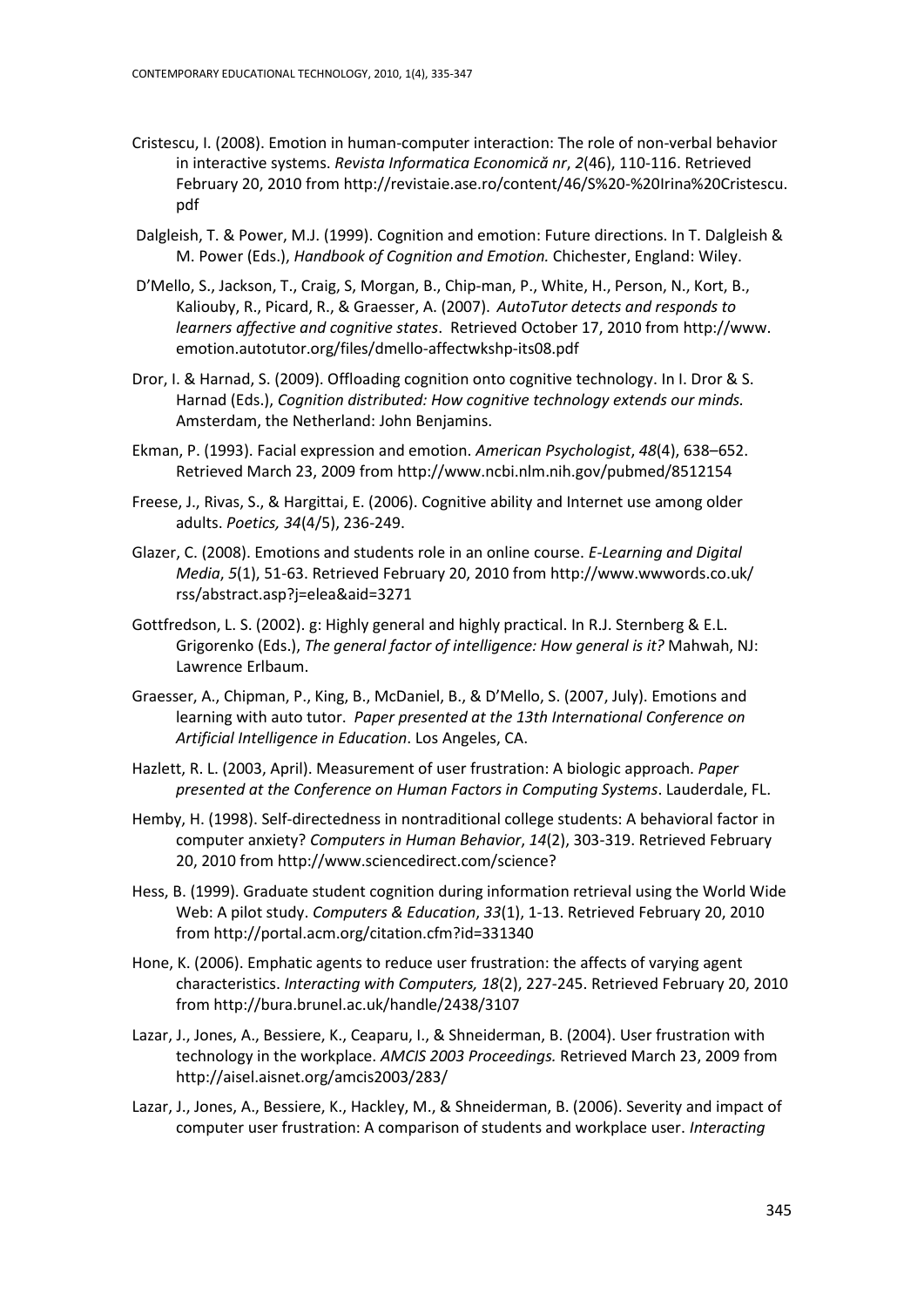*with Computers*, *18*(2), 187-207. Retrieved February 20, 2010 from http://portal.acm. org/citation.cfm?id=1220955.1221011

- Lazar, J., Jones, A., & Hackley, M. (2004). Severity and Impact of Computer User Frustration: A Comparison of Student and Workplace Users. *Interacting with Computers*, *18*(2), 187- 207.
- Lim,D.H. (2004, March). Cross cultural differences in online learning motivation. *Paper presented at the Academy of Human Resource Development International Conference (AHRD)*. Austin, TX.
- Mandernach, B.J., Donelli, E., & Dailey-Hebert, A. (2006). Learners attribute research juxtaposed with online instructor experience: Predictor of success in the accelerated, online classroom. *The Journal of Educators Online*, *3*(2), 1-17. Retrieved March 23, 2009 fro[m http://www.thejeo.com/Volume3Number2/MandernachFinal.pdf](http://www.thejeo.com/Volume3Number2/MandernachFinal.pdf)
- Miltiadou, M. & Savenye, W.C. (2003). Applying social cognitive constructs of motivation to enhance students' success in online distance education. *AACE Journal, 11*(1), 78-95. Retrieved March 23, 2009 from<http://www.aace.org/pubs/etr/issue4/miltiadou2.pdf>
- Nummenmaa, M. (2007). *Emotions in a web-based learning environment* (Unpublished master's thesis). University of Turku, Finland.
- Ojerinde, D. Kolo, T.N. (2009, August). Cyber crime in e-registration. *Paper presented at the 27th Annual conference of the Association for Education Assessment in Africa (AEAA)*. Yaoundé, Cameroon*.*
- Onochie, M. (2010, February 10). Endless hurdles of online JAMB registration. *Daily Trust*. Retrieved February 10, 2010, from [www.news.dailytrust.com/index.php?...endless](http://www.news.dailytrust.com/index.php?...endless-hurdles-of-online-jamb-registration)[hurdles-of-online-jamb-registration](http://www.news.dailytrust.com/index.php?...endless-hurdles-of-online-jamb-registration)
- O'Regan, K. (2003). Emotion and e-learning. *Journal of Asynchronous Learning Networks, 7*(3), 78-92. Retrieved March 23, 2009, from [http://www.sloan-c.org/publications/jaln/](http://www.sloan-c.org/publications/jaln/%20v7n3/v7n3_oregan.asp)  [v7n3/v7n3\\_oregan.asp](http://www.sloan-c.org/publications/jaln/%20v7n3/v7n3_oregan.asp)
- Pew Internet and American Life Project. (2003). *The ever-shifting Internet population: A new look at Internet access and the digital divide.* Retrieved March 23, 2009 from [http://www.pewinternet.org/Reports/2003/The-EverShifting-Internet-Population-A](http://www.pewinternet.org/Reports/2003/The-EverShifting-Internet-Population-A-new-look-at-Internet-access-and-the-digital-divide.aspx)[new-look-at-Internet-access-and-the-digital-divide.aspx](http://www.pewinternet.org/Reports/2003/The-EverShifting-Internet-Population-A-new-look-at-Internet-access-and-the-digital-divide.aspx)
- Picard, R.W. 1998. Toward agents that recognize emotion. *Actes Proceedings IMAGINA (pp.153-165)*. Monaco. Retrieved March 20, 2010 from [http://vismod.media.mit.edu/](http://vismod.media.mit.edu/%20tech-reports/TR-515.pdf)  [tech-reports/TR-515.pdf](http://vismod.media.mit.edu/%20tech-reports/TR-515.pdf)
- Preece, J., Rogers, Y., & Sharp, H. (2002). *Interaction design: Beyond the human-computer interaction*. New York: John Wiley & Sons.
- Roseman, I. J. & Smith C.A. (2001). Appraisal theory: Overview, *assumptions, varieties, controversies*. In K.R. Scherer, A. Schorr & T. Johnstone (Eds.), Appraisal processes in emotion: Theory, methods, research (pp. 3–19). Oxford/New York: Oxford University Press.
- Rozell, E. J. & Gardner, W. L. (2000). Cognitive, motivation and affective processes associated with computer-related performance: A path analysis*. [Computers in Human Behavior,](http://www.sciencedirect.com/science/journal/07475632) 16*(2), 199-222. Retrieved March 23, 2009 from http://www.sciencedirect.com/science?